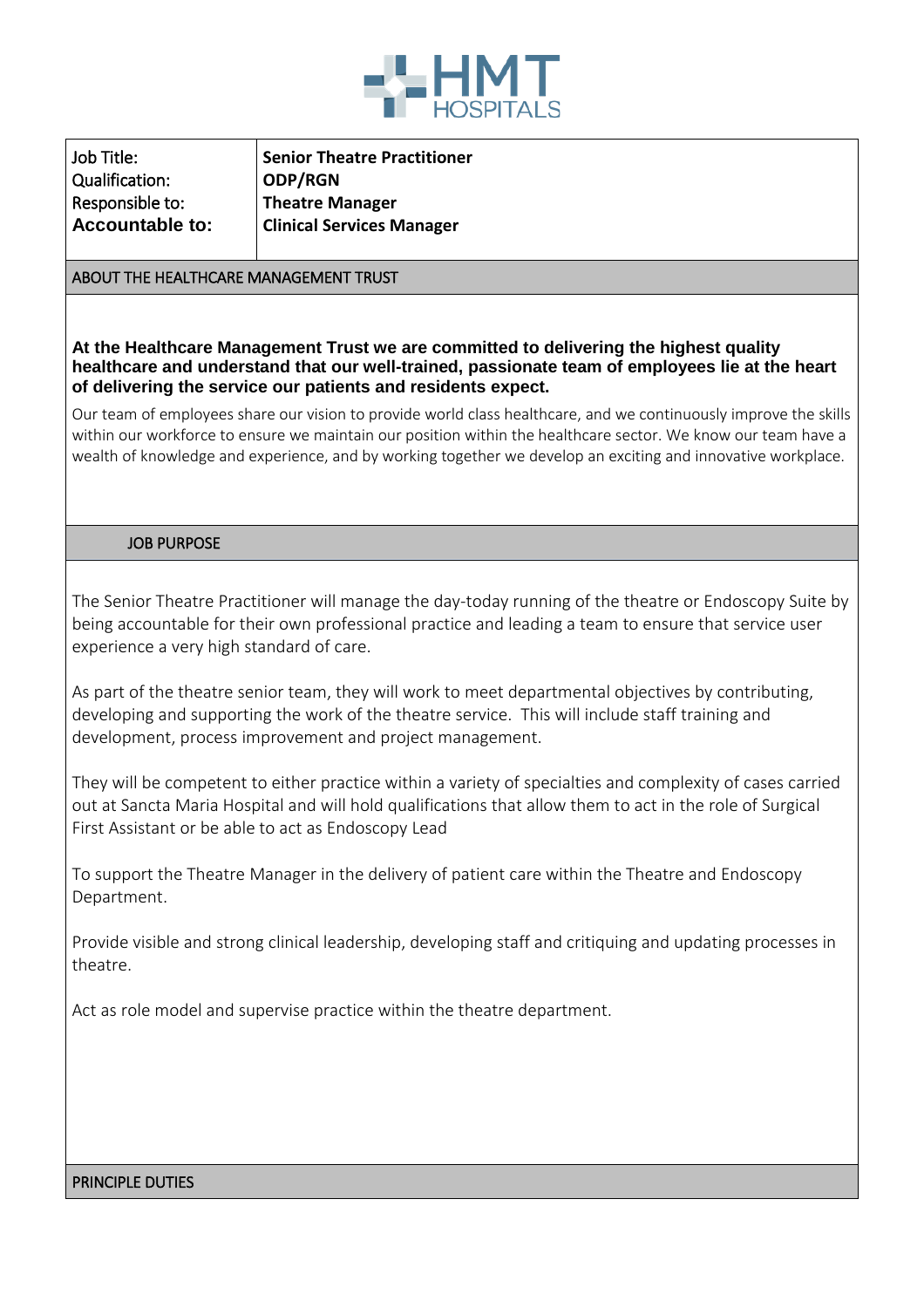

# **Communication**

- Contribute to development and maintenance of a supportive working environment, which is conducive to uphold morale, well-being and efficiency of all staff.
- Develop effective communication skills and strategies within the department.
- Liaise with Theatre Management regarding issues that affect staffing and the provision of high-quality care to service users.
- Effective interpersonal and listening skills enabling optimum communication with patients, their carers and the multi-disciplinary team.

## Planning and Organising

- Contribute to planning and allocation of staff, skill mix matrixes and management for sickness as necessary.
- Working within budgetary restraints, co-ordinate stock/equipment. Including leading on trials in line with hospital policy, reviewing and updating stock and equipment requirements within the department.
- Initiate the procurement and/or maintenance of assets
- Keep up to date and disseminate as appropriate, local and national peri-operative initiatives.
- Contribute to the development and update of Policy and Procedures
- Implementation of guidelines (e.g. NICE, AfPP) where appropriate, in line with Quality Governance.

### Analytical

- Exhibit advocacy and decision-making skills autonomously in relation to patient care.
- Contribute to, and maintain, an integrative theatre service offering flexibility where appropriate to patients, their carers and the multidisciplinary team.
- Can identify and react appropriately to changing demands, situations and pressures in the department and prioritise accordingly, leading the team to be flexible and accommodating as appropriate.

### Task Specific Skills

- Act as a scrubbed member of the nursing team, carrying out safety checks of swabs, instruments and needles in conjunction with a second person and immediately acting on any discrepancies.
- Scrub for a variety of specialities and complexity of cases.
- To act as Surgical First Assistant and/or Endoscopy Lead demonstrating assessed skills and competencies, with underpinning knowledge. Performing a dual role as per hospital policy following risk assessment of each situation in order to ensure patient safety.
- Act as a circulating member of the Theatre team.
- Assisting with other members of the team in the preparation and clearing of Theatres.
- Assisting with the labelling and dispatch of the theatre specimens.
- Assisting in the compiling of the operations register. Maintain accurate patient documentation.
- To use the correct procedure when handing a patient into the care of another nurse, giving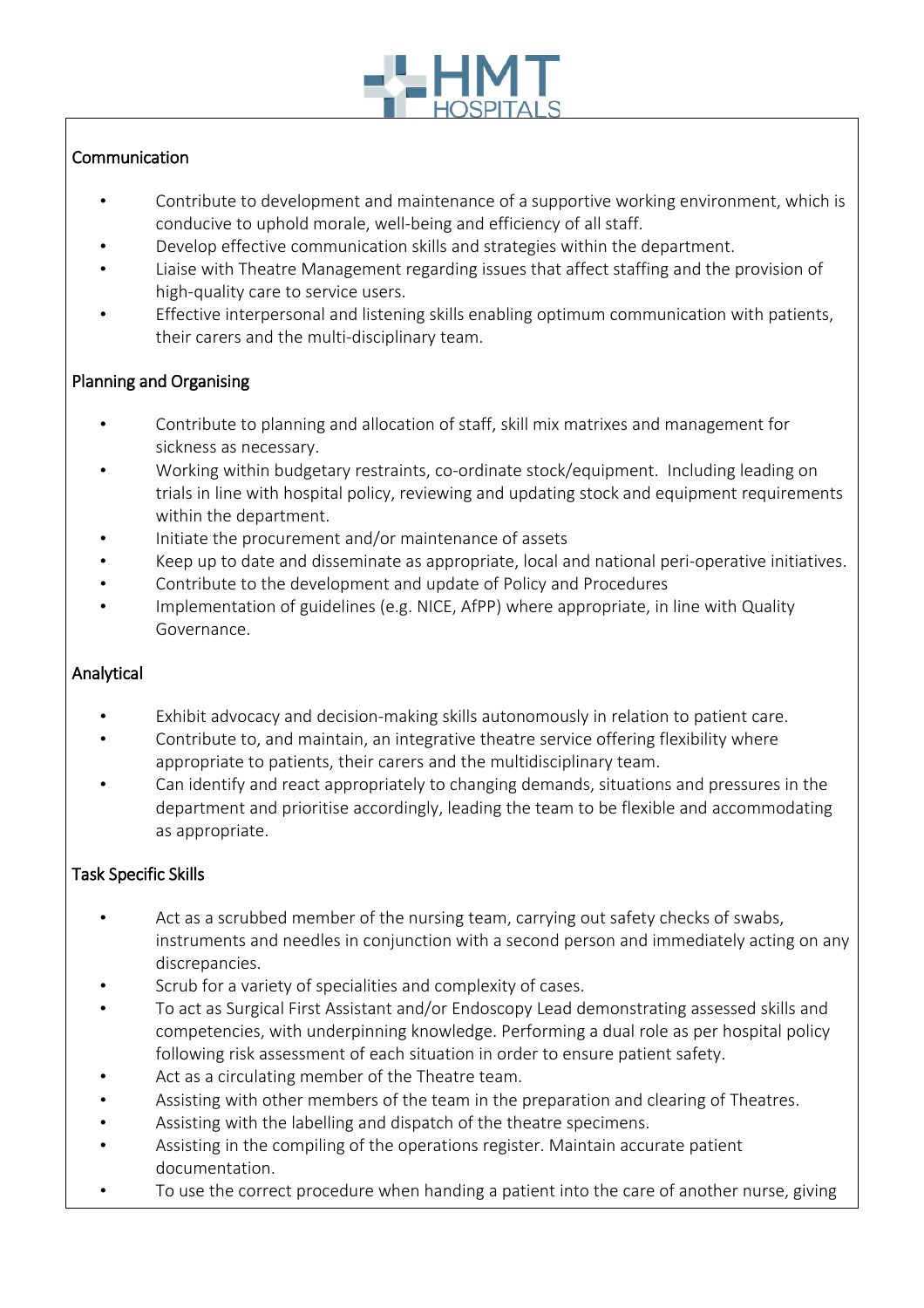

- the correct information and instruction.
- To undertake 'on call' sessions as required.
- Work within the remit of HMT and local Policy and Procedures.

## Training and Professional Development

- Strive to stay up to date with evidence-based practice and peri-operative initiatives.
- Continue to develop own practice
- Facilitate and participate in clinical supervision
- Supervise the practice of other members of the team, identify gaps in knowledge and skills, facilitate professional development and identify learning opportunities.
- Lead developments of programs of care, change initiatives and new ways of working
- Participate, contribute and develop plans of action based on quality improvement activities (audit, feedback, inspection findings etc.)
- Ensure safe use of equipment within the department, undertaking, organising and delivering training where necessary.
- Contribute to performance review, performance management and appraisal programs within the hospital.
- Participate in recruitment and retention activities.
- Be responsible for induction and mentorship of staff new to the department.
- Be responsible for induction and mentorship of students in the department
- Contribute to the disciplinary process when necessary.
- Attend and disseminate information gathered at study days, course, conferences and meetings as appropriate.

### Health and Safety

- To provide a safe environment for the safety and welfare of patients and staff by complying with:-
	- Health & Safety At Work Act
	- Fire Prevention and Management
	- **COSHH**
- Ensure that staff within the department work to provide a safe environment by complying with Governmental, HMT and Local policy and recognised guidelines.
- Use risk assessment processes to ensure safety is maintained to staff, patients and visitors in the department.
- Using reporting systems effectively to highlight any untoward incidents
- Investigate using Root Cause Analysis methods untoward incident as delegated.
- Comply with and supervise compliance with manual handling principles, techniques, policy and guidelines
- Comply with and supervise compliance with Infection Prevention and Control principles, techniques, policy and guidelines.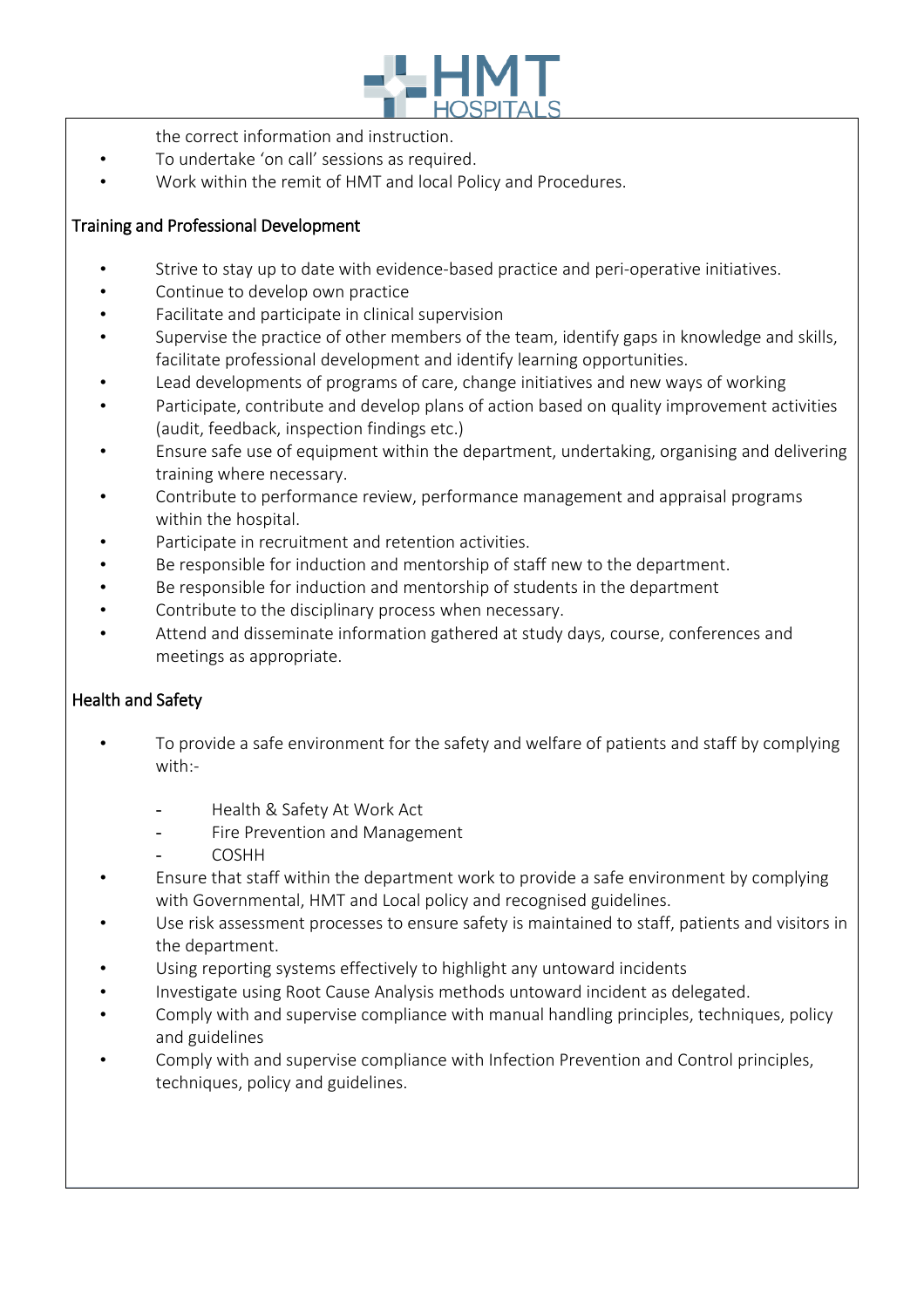

### **GENERAL**

### Equality & Diversity

Be aware of need for own personal development and be prepared to attend and undertake any necessary training, being aware of the need to develop oneself and to strive to increase personal knowledge.

Contribute to making the clinical environment conductive to learning and development where individuals feel able to discuss ideas and action as well as showing initiative.

#### Information Governance

All staff have an individual responsibility for creating accurate records of their work and for making entries into and managing all patient records effectively in line with all the Health Record Keeping Policies and Procedures in order to meet the Hospital's legal, regulatory and accountability requirements.

#### Health & Safety

To take reasonable care to prevent injury to themselves or others who may be affected by their acts or omissions.

To co-operate fully in discharging HMT policies and procedures with regard to health and safety matters.

To immediately, report to their manager any shortcomings in health and safety procedures and practice.

To report any accidents or dangerous incidents to their immediate manager and safety representative as early as possible and submit a completed accident / incident form.

To use protective clothing and equipment where provided.

Whilst the aim of the hospital is to promote a co-operative and constructive view of health and safety concerns in the organisation, all staff must be aware that a willful or irresponsible disregard for safety matters may give rise to disciplinary proceedings.

#### **Governance**

To actively participate in governance activities to ensure that the highest standards of care and business conduct are achieved.

#### Safeguarding

Sancta Maria Hospital is committed to safeguarding and promoting the welfare of young people and vulnerable adults and expects all staff and volunteers to share this commitment.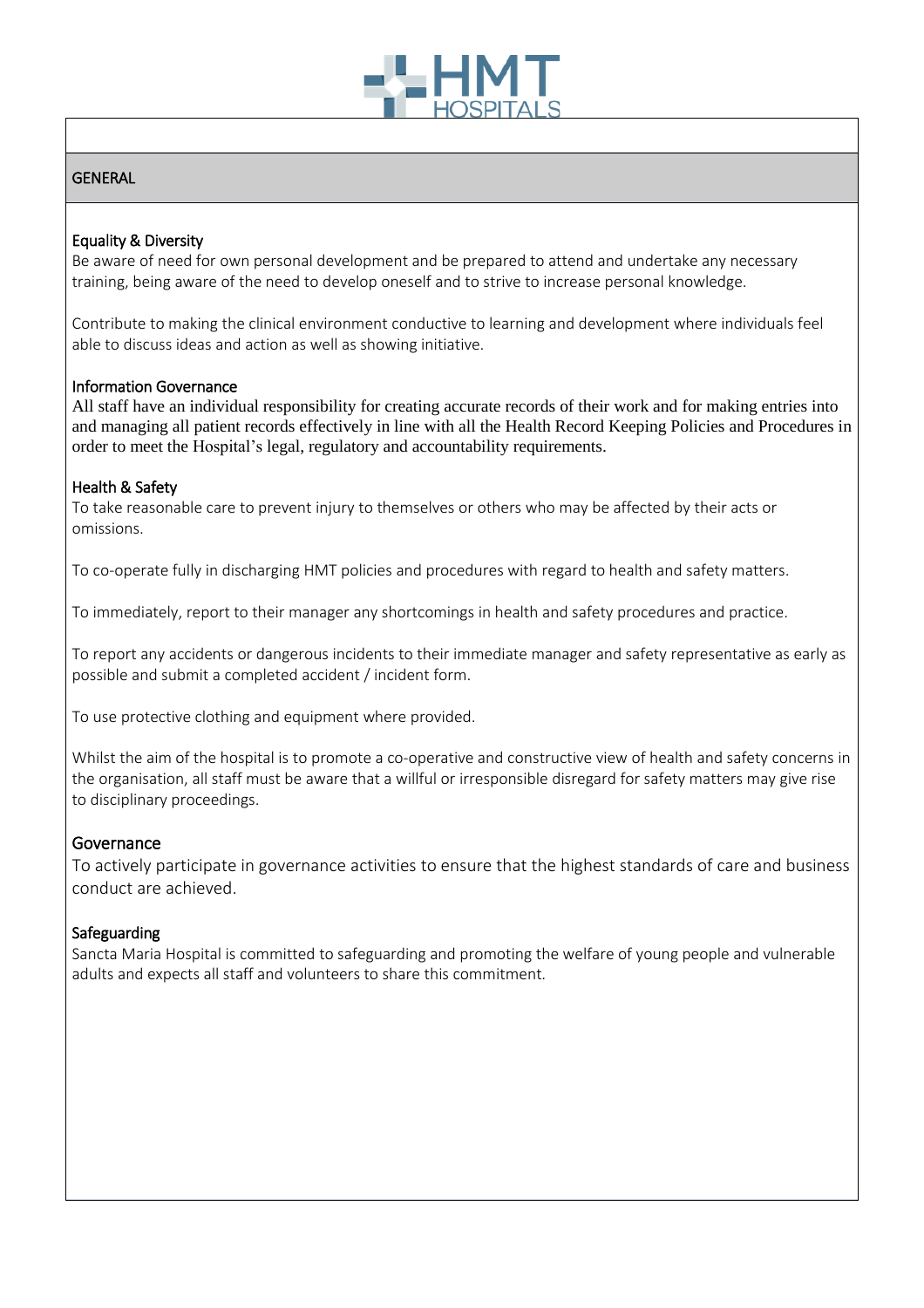

## **EMPLOYEE BENEFITS**

BENEFITS: 27 Statutory days' holiday plus bank holidays, contributory pension, private medical insurance.

We regularly review our employee benefits package, which includes our group personal pension plan and private medical cover.

### **NOTES**

This is an outline job description setting out general responsibilities and tasks the post-holder may be required to undertake. It is not comprehensive and the post-holder may be required to carry out other duties and responsibilities from time to time as determined by HMT. The job description will also be subject to change inline with the needs of the Hospital and the Organisation.

Staff will be expected to carry out their duties in line with their terms and conditions and contract of employment, the standards stated in the staff handbook and will be required to follow HMT policies and procedures and as stated in the NMC / HPC

Staff have a contractual duty to ensure that mandatory training is current and will be expected to participate and undertaken further developmental training specific to their role.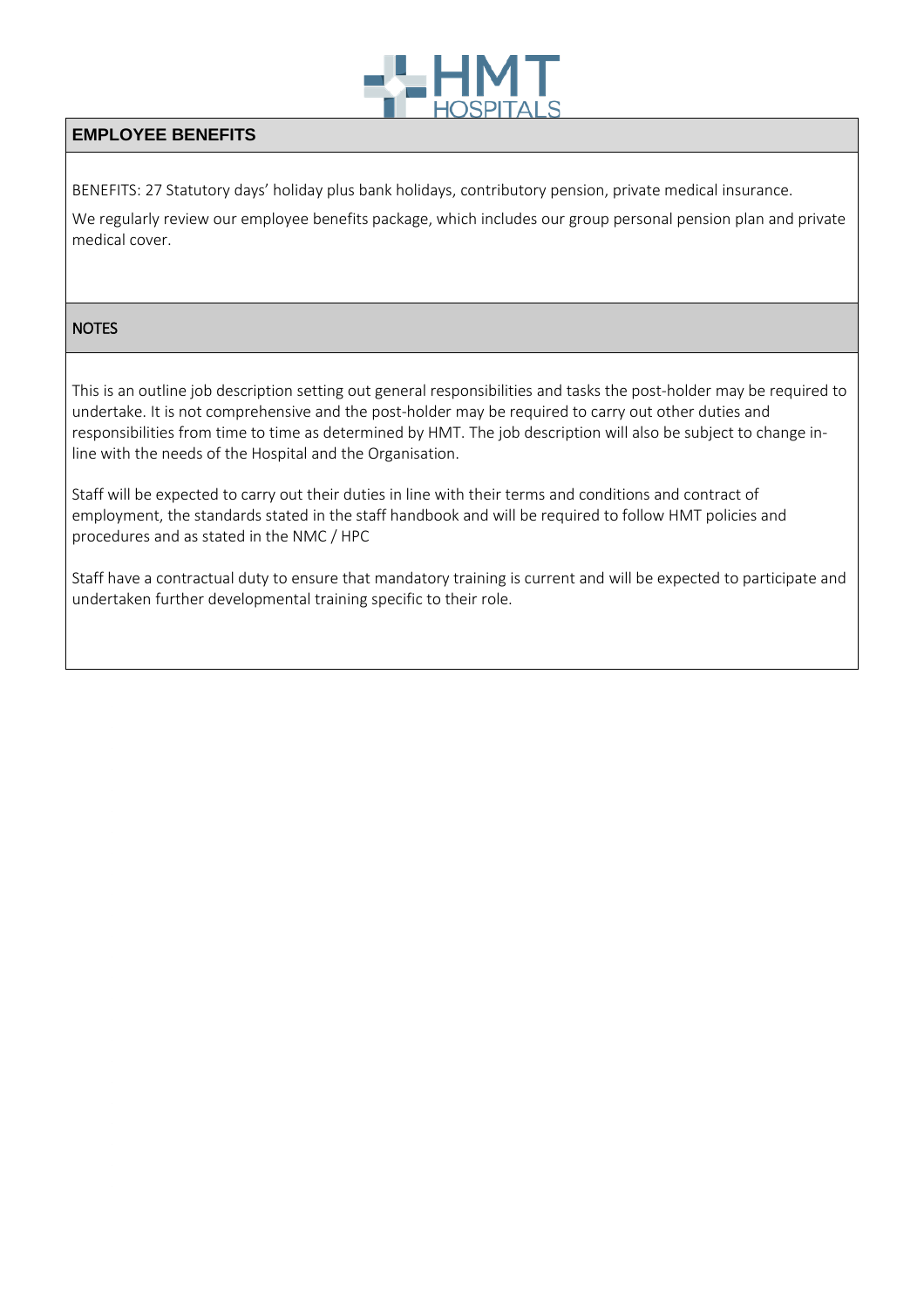

#### Person Specification: Senior Theatre Practitioner

### **Skills/Competencies/Qualifications**

- A Registered Healthcare Qualification and a relevant post-registration qualification.
- Excellent clinical skills relevant to the role; sound knowledge of current professional issues and evidence of on-going professional development.
- The ability to lead, motivate, support and develop staff.

## **CANDIDATE PROFILE**

| CRITERIA                            | ESSENTIAL                                                                                                                                                                                                                 | <b>DESIRABLE</b>                                                                                                                                                                                                                    |
|-------------------------------------|---------------------------------------------------------------------------------------------------------------------------------------------------------------------------------------------------------------------------|-------------------------------------------------------------------------------------------------------------------------------------------------------------------------------------------------------------------------------------|
| <b>Qualifications</b><br>& Training | Educated to Diploma/Degree level or<br>equivalent<br>Registered NMC or HPC Healthcare<br>qualification<br>Evidence of recent professional<br>development                                                                  | Surgical First Assistant<br>qualification or<br>equivalent<br>Leadership<br>qualification<br>Completion of<br>training/development<br>programs (relevant to<br>role)<br>Teaching / Mentoring<br>experience and /or<br>qualification |
| Experience                          | Experience as a leadership role and<br>Registered Nurse/Health care<br>professional.<br>NHS or Independent sector experience<br>Experience of working closely with<br>clinicians of varying seniority<br>Audit experience |                                                                                                                                                                                                                                     |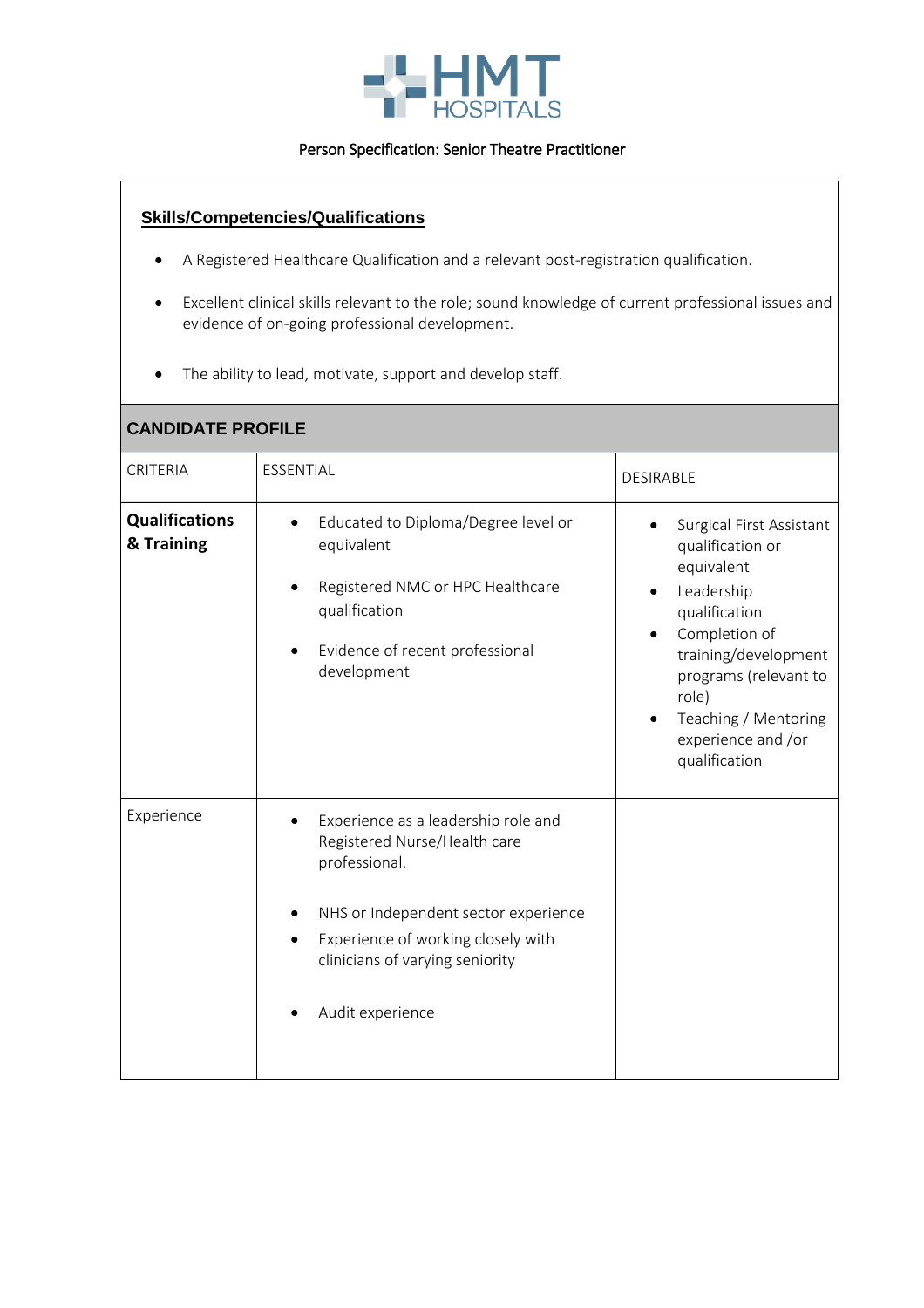

| Knowledge and<br>technical ability | Able to:                                                                                                                                                                                                                                                                                                                                                                                                                                                                                                                                                                                                                                                                                                                                             |                                                                                                                                                  |
|------------------------------------|------------------------------------------------------------------------------------------------------------------------------------------------------------------------------------------------------------------------------------------------------------------------------------------------------------------------------------------------------------------------------------------------------------------------------------------------------------------------------------------------------------------------------------------------------------------------------------------------------------------------------------------------------------------------------------------------------------------------------------------------------|--------------------------------------------------------------------------------------------------------------------------------------------------|
|                                    | Able to scrub for a variety specialities and<br>complexities of surgery or act a lead<br>endoscopy practitioner                                                                                                                                                                                                                                                                                                                                                                                                                                                                                                                                                                                                                                      | Evidence of<br>completed                                                                                                                         |
|                                    | Must be able to teach and assess others<br>$\bullet$<br>on technical aspects of the role                                                                                                                                                                                                                                                                                                                                                                                                                                                                                                                                                                                                                                                             | competency in<br>scrub for cases<br>undertaken or                                                                                                |
|                                    | Must be able to help staff develop soft<br>$\bullet$<br>skills                                                                                                                                                                                                                                                                                                                                                                                                                                                                                                                                                                                                                                                                                       | evidence of<br>specialty expertise                                                                                                               |
|                                    | Carry out audit and act on findings<br>٠                                                                                                                                                                                                                                                                                                                                                                                                                                                                                                                                                                                                                                                                                                             |                                                                                                                                                  |
|                                    | Contribute to the development of<br>programs of competency                                                                                                                                                                                                                                                                                                                                                                                                                                                                                                                                                                                                                                                                                           | Evidence of<br>completed                                                                                                                         |
|                                    | Ability to analyze and prioritise<br>$\bullet$                                                                                                                                                                                                                                                                                                                                                                                                                                                                                                                                                                                                                                                                                                       | competency to                                                                                                                                    |
|                                    | Ability to work under pressure to tight<br>٠<br>and competing deadlines<br>To act as Surgical First Assistant<br>٠<br>Perform dual role or Lead endoscopy<br>$\bullet$<br>practitioner<br>Act as a circulating member of the<br>$\bullet$<br>Theatre team.<br>Assisting with other members of the team<br>in the preparation and clearing of<br>Theatres.<br>Assisting with the labelling and dispatch<br>$\bullet$<br>of the theatre specimens.<br>Assisting in the compiling of the<br>٠<br>operations register. Maintain accurate<br>patient documentation.<br>To use the correct procedure when<br>handing a patient into the care of another<br>nurse, giving the correct information and<br>instruction.<br>To undertake 'on call' sessions as | work in the<br>circulating role in<br>theatre<br>Evidence of<br>completed<br>competency<br>working in variety<br>of theatre<br>practitioner role |
|                                    | required.                                                                                                                                                                                                                                                                                                                                                                                                                                                                                                                                                                                                                                                                                                                                            |                                                                                                                                                  |